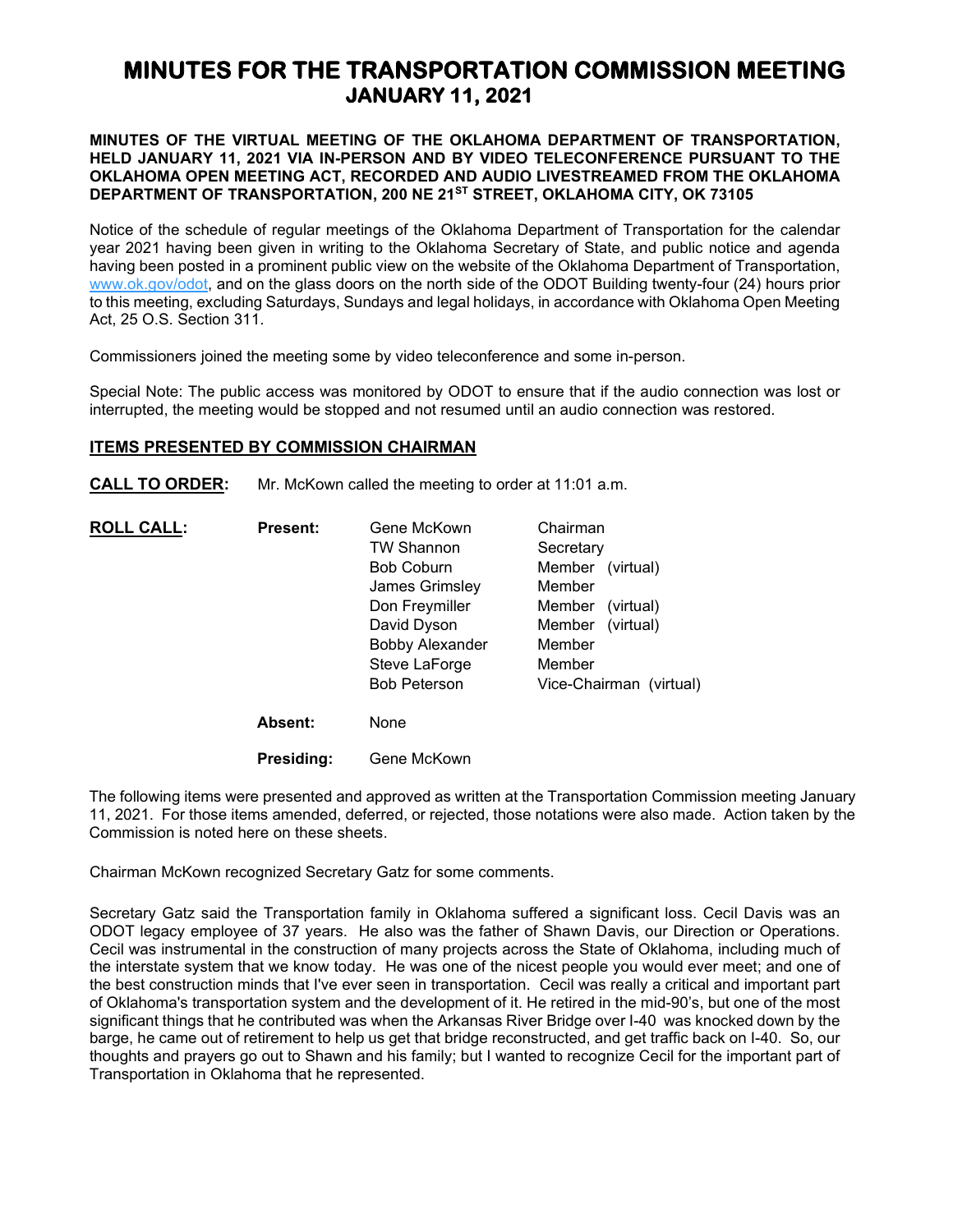# **ITEM PRESENTED BY THE SECRETARY TO THE COMMISSION**

# **1. Approval of the Minutes of the Transportation Commission Meeting of December 7, 2020**

| ACTION:  | Shannon moved and Freymiller seconded that the Minutes be approved as presented.      |
|----------|---------------------------------------------------------------------------------------|
| MOTION:  | Carried by the following vote:                                                        |
| AYES:    | Coburn, Grimsley, Freymiller, Shannon, McKown, Dyson, Alexander, LaForge and Peterson |
| ABSTAIN: | None                                                                                  |
| ABSENT:  | None                                                                                  |

# **CONSENT DOCKET PRESENTED BY COMMISSION CHAIRMAN**

# **2. Programming of Federal Railroad Crossing Safety Funds - Section 130 Title 23 Funds - Mr. Schwennesen**

# **Kiowa County – District V**

Near Snyder, Construction funding for a Signal project which includes the installation of pedestalmounted flashing light signals with gate arms at the intersection of SH-54 with the Stillwater Central Railroad mainline. Total cost is \$262,921.00

# **3. Modification of Federal Railroad Crossing Safety Funds - Section 130 Title 23 Funds - Mr. Schwennesen**

Canadian County – District IV - Yukon - SH-4/Mustang Road – JP33075(04) - Stillwater Central Railroad - \$5,568.67 - 18.63%

# **4. Land Sales – Mr. Phillips**

- **a)** Marshall County District II located approximately 0.5 mile south of the SH-99/US-70 intersection in Madill, OK - \$1,110.00
- **b)** Creek County District VIII located at the NE corner of the intersection of 16th Street and US-75-A in Mounds, OK - \$1,800.00

| ACTION:<br>MOTION: | Dyson moved and Coburn seconded that the Consent Docket be approved as presented.<br>Carried by the following vote: |
|--------------------|---------------------------------------------------------------------------------------------------------------------|
| AYES:              | Coburn, Grimsley, Freymiller, Shannon, McKown, Dyson, LaForge and Peterson                                          |
| INAUDIBLE:         | Alexander                                                                                                           |
| NAYES:             | None                                                                                                                |
| ABSENT:            | None                                                                                                                |

# **END OF CONSENT DOCKET**

# **ITEMS PRESENTED BY DIRECTOR OF ENGINEERING – Mr. Tegeler**

# **5. Programming Item**

Oklahoma County – District IV - a project to repair vehicle impact damage to NW 36<sup>th</sup> Street over I-44, located 3.3 miles north of I-40 - \$50,000 - Party responsible for the damage is known.

| Coburn, Grimsley, Freymiller, Shannon, McKown, Dyson, Alexander, LaForge and Peterson |
|---------------------------------------------------------------------------------------|
|                                                                                       |
|                                                                                       |
|                                                                                       |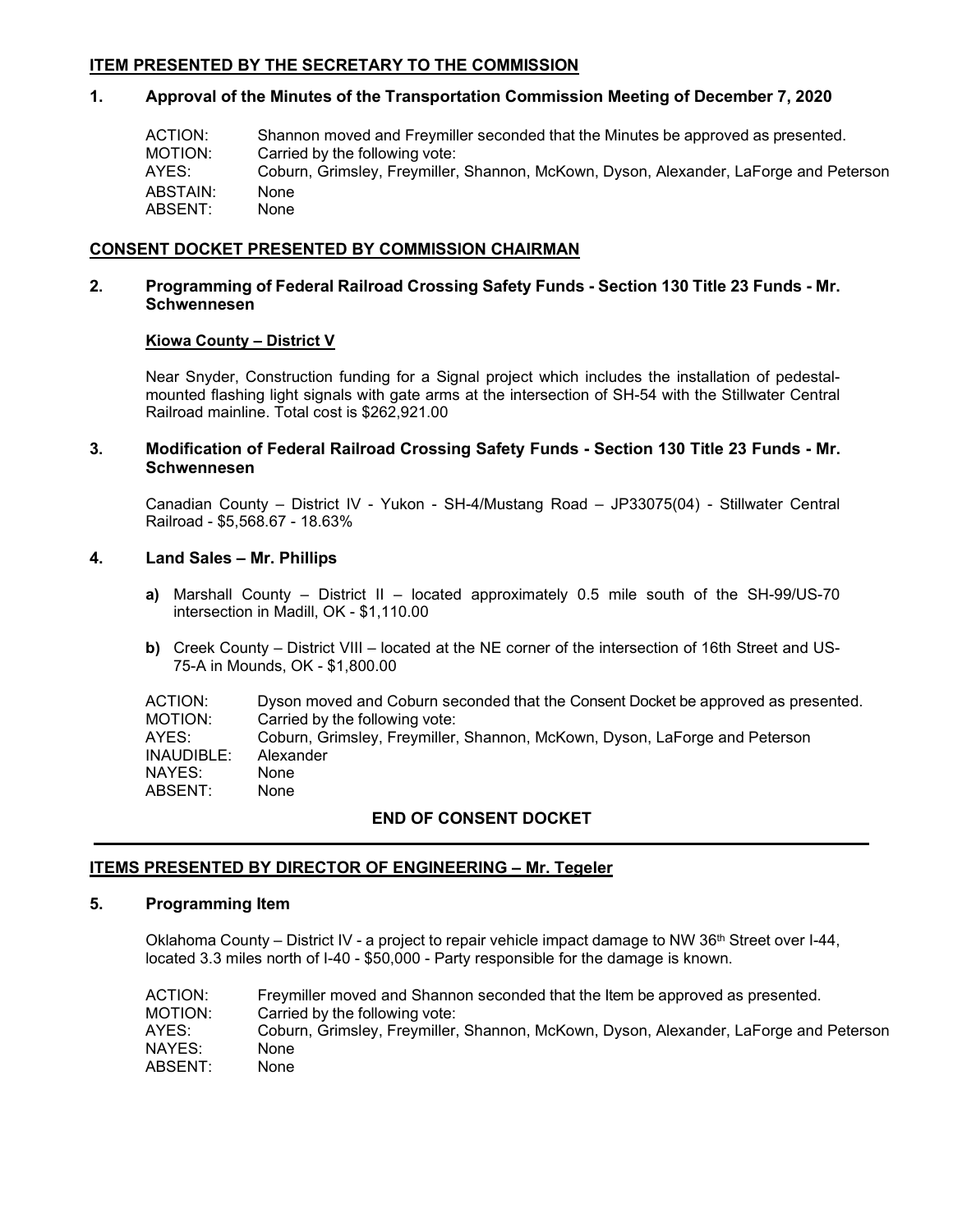# **6. Engineering Contracts**

**a)** Cherokee County – District I - to prepare construction plans for SH-82: beginning 1.4 miles north of US-62/SH-51 junction, north approximately 6.5 miles (Phase 1) and SH-82: beginning 1.4 miles north of US-62/SH-51 junction, north approximately 6.5 miles (Phase 2)

|      | CI-2114                                        | Garver, LLC                                                                                                                                                                                    | \$1,144,132.00 |
|------|------------------------------------------------|------------------------------------------------------------------------------------------------------------------------------------------------------------------------------------------------|----------------|
|      | Pittsburg County Line, north 0.3 miles.        | b) Haskell County – District I - to prepare construction plans for SH-71: from 1.15 miles north of                                                                                             |                |
|      | CI-2261A                                       | <b>CONSOR Engineers, LLC</b>                                                                                                                                                                   | \$460,335.00   |
| c)   | County Line, south 2.5 miles                   | McIntosh County - District I - to prepare construction plans for US-69: from McIntosh/Muskogee                                                                                                 |                |
|      | CI-2266A                                       | Crafton Tull and Associates, Inc.                                                                                                                                                              | \$228,083.00   |
| d)   |                                                | Okmulgee County – District I - to prepare construction plans for US-75: from 3 miles south of US-<br>62E, north 3 miles (northbound) & from 1 mile south of US-62E, north 1 mile (southbound)  |                |
|      | CI-2266C                                       | Halff Associates, Inc.                                                                                                                                                                         | \$326,700.00   |
| e)   |                                                | Sequoyah County - District I - to provide preliminary engineering and prepare construction plans<br>for I-40: from 0.15 miles east of mile post 299 to 0.35 miles east of Dwight Mission Road  |                |
|      | CI-2266B                                       | Guy Engineering Services, Inc.                                                                                                                                                                 | \$649,325.00   |
| f)   | mile post 2.20 (91 <sup>st</sup> street south) | Wagoner County - District I - to prepare construction plans for SH-51: intersection modification at                                                                                            |                |
|      | CI-2220A                                       | Meshek and Associates, LLC                                                                                                                                                                     | \$292,457.00   |
| g) l | intersection (bridge over SH-72)               | Muskogee County – District I - to prepare construction plans for US-64/SH-16/US-64/SH-72                                                                                                       |                |
|      | CI-2264A                                       | MKEC Engineering, Inc.                                                                                                                                                                         | \$557,518.00   |
| h)   | <b>Business</b>                                | Bryan County – District II - to prepare construction plans for US-69 northbound and southbound<br>over West Arkansas Street, K.R.R. and Main Street, 3.77 & 3.88 miles north of junction US-69 |                |
|      | CI-2261D                                       | MKEC Engineering, Inc.                                                                                                                                                                         | \$1,026,995.00 |
|      |                                                |                                                                                                                                                                                                |                |

**i)** Choctaw County – District II - to prepare construction plans for US-70: beginning at junction SH-209, extending east 5.76 miles to McCurtain County Line

| CI-2264B | Olsson. Inc. | \$1,227,300.00 |
|----------|--------------|----------------|
|          |              |                |

**j)** Cleveland County – District III - to prepare construction plans for SH-9: beginning at 156<sup>th</sup> street north in Norman, east approximately 4.0 miles to Pecan Creek Bridge (near Pottawatomie County Line)

| CI-2264C<br>EST, Inc. | \$1,491,639.00 |
|-----------------------|----------------|
|-----------------------|----------------|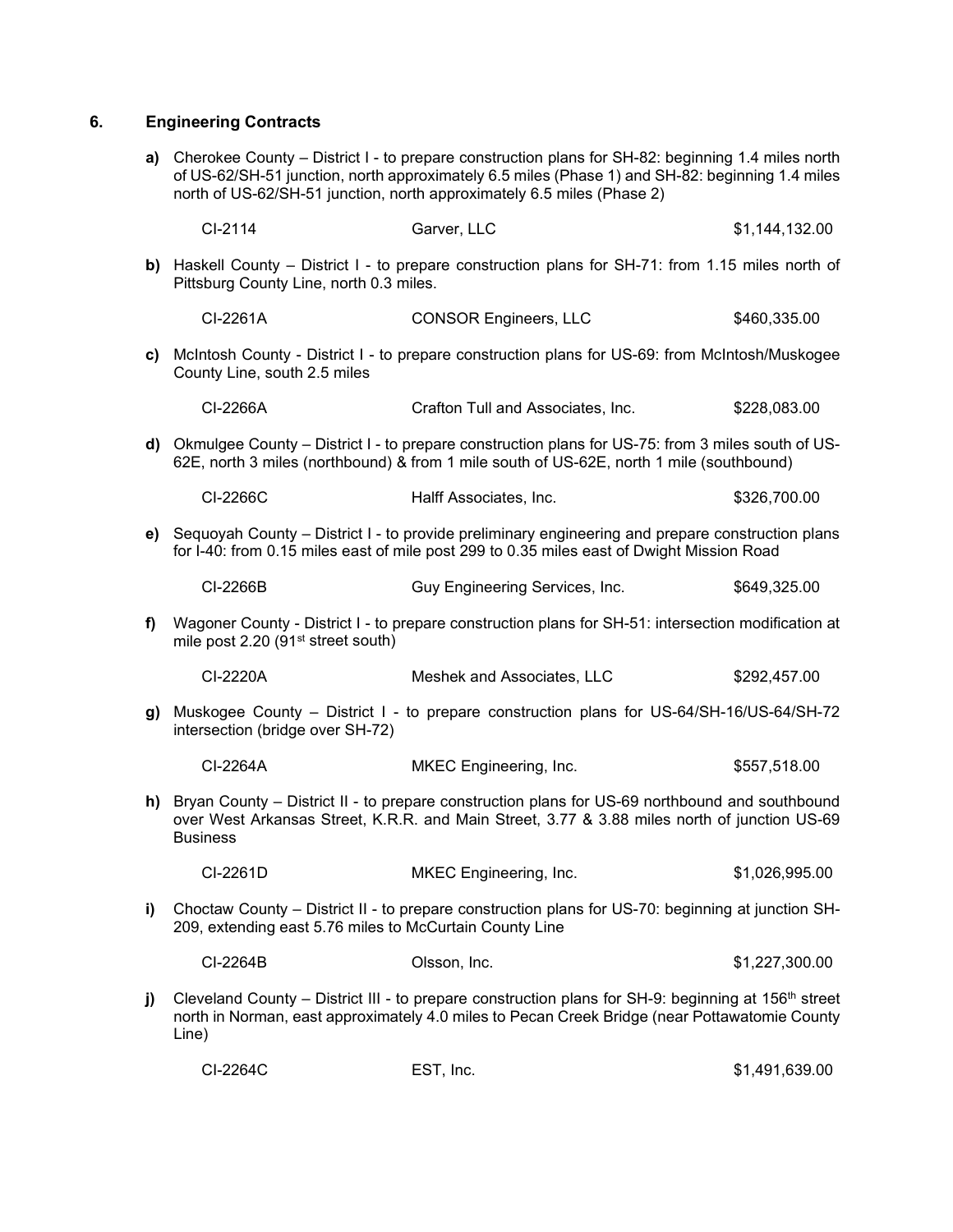| k)                                                                                                                                                                                                                                                                                       | Garvin County – District III - to prepare construction plans for SH-145: over I-35                                                     |                                                         |                                                                                                                                                                     |              |
|------------------------------------------------------------------------------------------------------------------------------------------------------------------------------------------------------------------------------------------------------------------------------------------|----------------------------------------------------------------------------------------------------------------------------------------|---------------------------------------------------------|---------------------------------------------------------------------------------------------------------------------------------------------------------------------|--------------|
|                                                                                                                                                                                                                                                                                          | CI-2223E                                                                                                                               |                                                         | MacArthur Associated Consultants, LLC                                                                                                                               | \$412,545.00 |
| $\mathbf{I}$                                                                                                                                                                                                                                                                             | Pottawatomie County – District III - to prepare construction plans for SH-39 over Unnamed Creeks,<br>2.0 miles east of junction US-177 |                                                         |                                                                                                                                                                     |              |
|                                                                                                                                                                                                                                                                                          | CI-2261B                                                                                                                               |                                                         | EST, Inc.                                                                                                                                                           | \$772,900.00 |
|                                                                                                                                                                                                                                                                                          |                                                                                                                                        | side of the SH-30 junction and extending east 4.1 miles | m) Beckham County – District V - to prepare construction plans for SH-152: beginning on the east                                                                    |              |
|                                                                                                                                                                                                                                                                                          | CI-2269A                                                                                                                               |                                                         | Cowan Group Engineering, LLC                                                                                                                                        | \$611,380.00 |
|                                                                                                                                                                                                                                                                                          |                                                                                                                                        | 64/US-83, extending east 6.0 miles                      | n) Beaver County – District VI - to prepare construction plans for US-64 beginning at junction US-                                                                  |              |
|                                                                                                                                                                                                                                                                                          | CI-2268B                                                                                                                               |                                                         | MacArthur Associated Consultants, LLC                                                                                                                               | \$650,740.00 |
|                                                                                                                                                                                                                                                                                          | Lawton, east to I-44                                                                                                                   |                                                         | o) Comanche County - District VII - to prepare construction plans for US-62: from 82nd street in                                                                    |              |
|                                                                                                                                                                                                                                                                                          | CI-2267                                                                                                                                |                                                         | Freese & Nichols, Inc.                                                                                                                                              | \$779,900.00 |
| p)                                                                                                                                                                                                                                                                                       |                                                                                                                                        |                                                         | Stephens County – District VII - to provide preliminary engineering and prepare construction plans<br>for the Duncan Bypass: interchange construction at Elk Avenue |              |
|                                                                                                                                                                                                                                                                                          | CI-2265                                                                                                                                |                                                         | Olsson, Inc.                                                                                                                                                        | \$378,945.00 |
| Q)                                                                                                                                                                                                                                                                                       |                                                                                                                                        |                                                         | Craig County - District VIII - to prepare construction plans for Intersection at US-60 & SH-82                                                                      |              |
|                                                                                                                                                                                                                                                                                          | CI-2220B                                                                                                                               |                                                         | Atkins North America, Inc.                                                                                                                                          | \$213,560.00 |
| <b>ACTION:</b><br>Shannon moved and Peterson seconded that the Item be approved as presented.<br>Carried by the following vote:<br>MOTION:<br>Coburn, Grimsley, Freymiller, Shannon, McKown, Dyson, Alexander, LaForge and Peterson<br>AYES:<br>NAYES:<br>None<br><b>ABSENT:</b><br>None |                                                                                                                                        |                                                         |                                                                                                                                                                     |              |

**NOTE:** *Commissioner Peterson asked if these contracts are competitively bid; or are these awards where you pick the consultant that is the best qualified.*

Mr. Tegeler said that we shortlist and interview them; this is a qualifications-based selection. We go through the list and look at their qualifications, shortlist accordingly to the projects, then interview them and pick the best one qualified for that project.

*Commissioner Coburn asked the status of the information he requested a few months agon on Engineering Contract process.* 

Mr. Tegeler replied that he has the information ready and will email it to him this afternoon.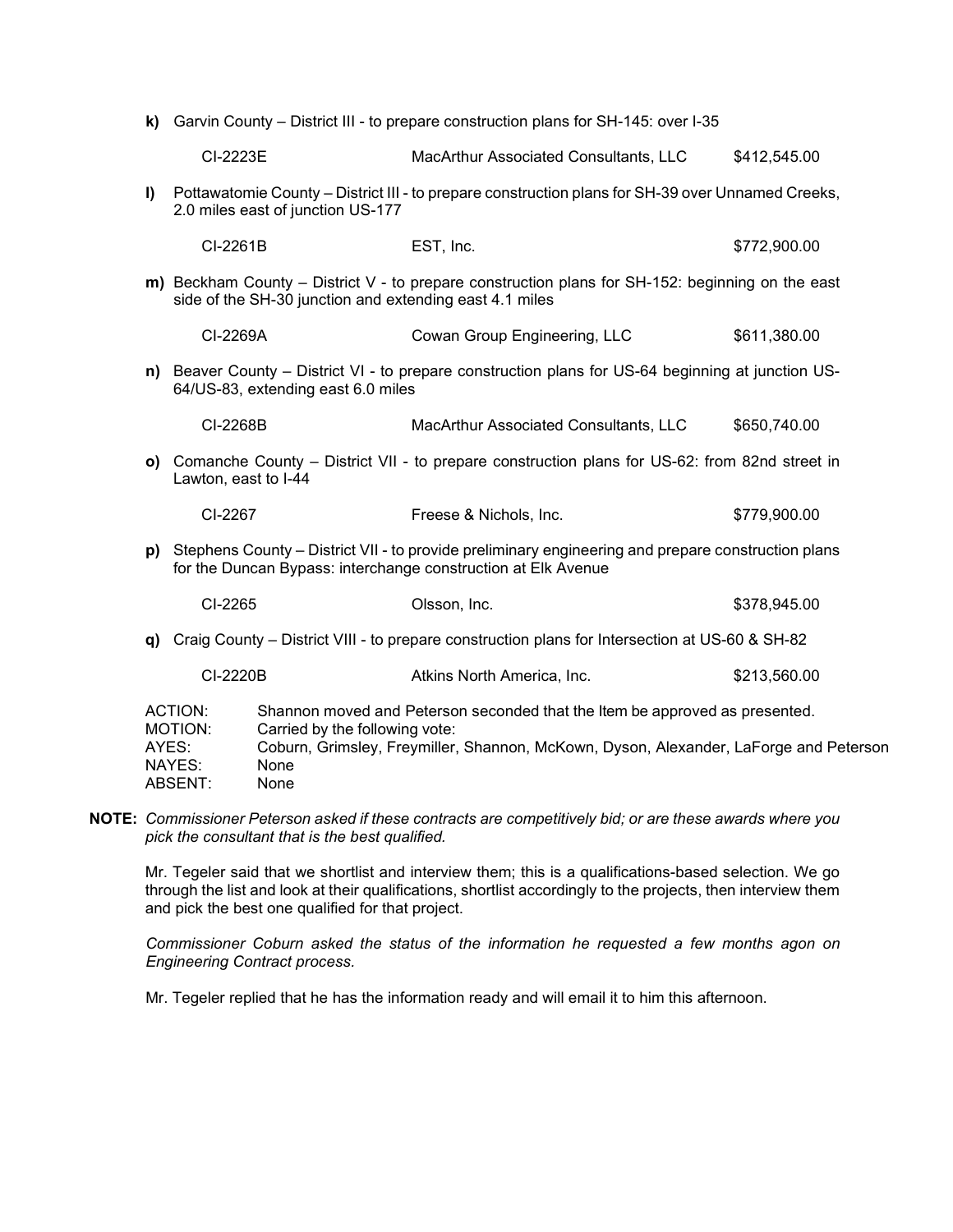# **7. Engineering Contract Supplements**

**a)** Seminole County – District III – this supplement is for additional engineering to develop final construction plans for SH-99: from 3.05 miles south of US-270, south 4.0 miles (new parallel lanes & resurface existing lanes) and SH-99: from 7.05 miles south of US-270, south 4.0 miles (new parallel lanes & resurface existing lanes)

| CI-2070 | Supplement 4 | Benham Design, LLC | \$140,040.50 |
|---------|--------------|--------------------|--------------|
|         |              |                    |              |

**b)** Oklahoma County - District IV - this supplement is for additional engineering to develop final construction plans for I-35: Frontage Road modifications from Memorial Road to SH-66

CI-2120 Supplement 1 Poe and Associates, Inc. \$1,597,156.00

**c)** Custer County – District V - this supplement is for additional engineering to develop final construction plans for SH-54, beginning 1.8 miles north of the I-40 junction and extend north 5.0 miles.

| EC-1376A Supplement 9 | Atkins North America. Inc. | \$33,900.00 |
|-----------------------|----------------------------|-------------|
|                       |                            |             |

| ACTION: | Dyson moved and Freymiller seconded that the Item be approved as presented.           |
|---------|---------------------------------------------------------------------------------------|
| MOTION: | Carried by the following vote:                                                        |
| AYES:   | Coburn, Grimsley, Freymiller, Shannon, McKown, Dyson, Alexander, LaForge and Peterson |
| NAYES:  | None                                                                                  |
| ABSENT: | None                                                                                  |

#### **ITEMS PRESENTED BY CONSTRUCTION DIVISION ENGINEER – Mr. Leonard**

#### **8. Change Orders with Cumulative Total of \$75,000.00 or Less – Information Only**

- **a)** Carter County Co. Rd. STP-210D(070)CI / 30468(04), \$42,197.40, -4.62% Underrun
- **b)** Custer County SH-33 MC-220F(073)MD / 34771(04), \$1,375.00, 0.07%
- **c)** Harmon County Co. Rd. CIRB-229C(016)RB / 28710(04), \$51,565.88, 0.81%
- **d)** Hughes County Co. Rd. STP-232C(041)CI / 28575(04), \$8,273.20, 0.26%
- **e)** Jackson County SH-5 STP-233C(038)PM / 27919(04), \$850.00, 0.04%
- **f)** Kay County Ct. St. TAP-236N(063)TP / 33000(04), \$2,969.50, 0.39%
- **g)** Kay County Ct. St. STP-236B(062)UR / 33687(04), \$5,280.00, 0.36%
- **h)** Kingfisher County US-81/SH-33 STP-237B(049)PM / 30445(04), \$50,000.00, 4.00%
- **i)** Lincoln County SH-66B STP-241C(059)PM / 28034(04), \$26,744.40, 1.13%
- **j)** Logan County SH-74 SSR-242C(083)SR / 33810(04), \$10,178.58, 0.76%
- **k)** Love County I-35 HSIPIG-3500-(014)IT / 31603(04), \$28,394.15, 4.52%
- **l)** Marshall County Co. Rd. STP-248D(044)CI / 29305(04), \$110,972.91, -16.80% Underrun
- **m)** Murray County SH-7 WB SBR-3500(080)SB / 31309(04), \$330.00, 0.02%
- **n)** Muskogee County SH-72 SBR-251C(096)SB / 32723(04), \$11,248.72, 0.63%
- **o)** Muskogee County SH-165 SSR-251N(099)SR / 32787(04), \$5.50, -0.00% Underrun
- **p)** Oklahoma County I-44 NHPPI-4400-(037)PM / NHPPI-4400-(039)PM / NHPPI-4400- (040)PM / NHPPI-4400-(041)PM / NHPPI-4400-(042)PM / NHPPI-4400-(043)PM / 31006(04), \$38,896.41, 0.32%
- **q)** Osage County SH-123 STP-257C(071)3P / 31942(04), \$5,500.00, 0.34%
- **r)** Ottawa County SH-125 STP-258C(065)PM / 27016(04), \$52,037.48, 1.93%
- **s)** Payne County I-35 E-SAP-3500(088)ES / 34596(04), \$6,819.84, 1.06%
- **t)** Pittsburg County Co. Rd. STP-261D(083)CI / 29996(04), \$9,432.99, 1.25%
- **u)** Pontotoc County US-377 SSP-262B(041)SS / 23285(08), \$668.80, 0.23%
- **v)** Pontotoc County SH-99 STP-162B(207)SS / 23286(10), \$19,558.67, 0.32%
- **w)** Sequoyah County I-40 MC-268C(070) / 34713(04), \$31,798.00, 4.64%
- **x)** Tulsa County Ct. St. ACNHPPI-2440-(017)FP / 28859(04), \$37,673.23, 0.72%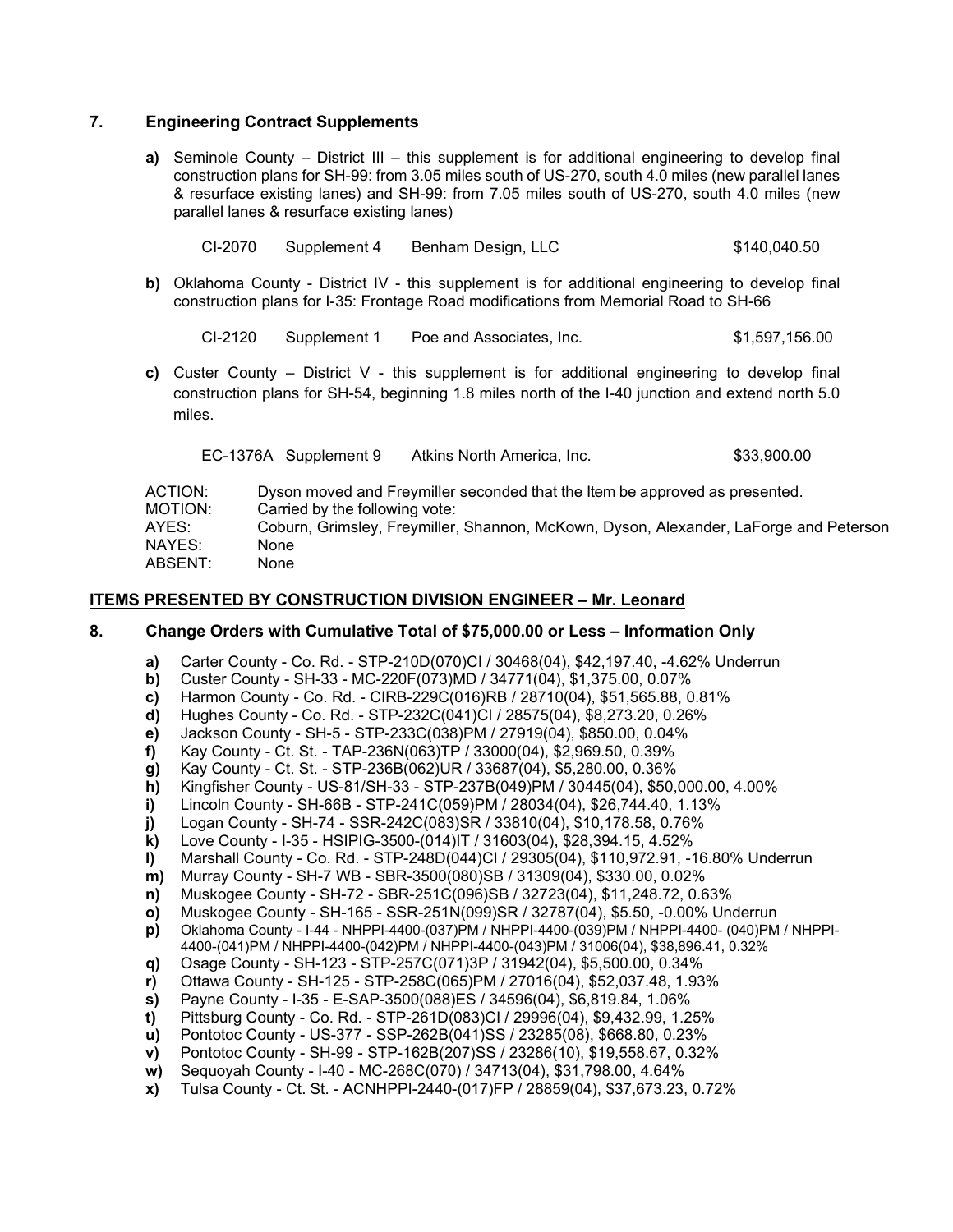- **y)** Tulsa County Ct. St. STP-272B(277)IG / 29326(04), \$39,816.26, 0.47%
- **z)** Tulsa County Ct. St. TAP-272D(280)IG / 31620(04), \$24,177.62, 4.84%
- **aa)** Tulsa County Ct. St. TAP-272E(282)IG / 33039(04), \$1.43, -0.00% Underrun

### **9. Change Orders with Cumulative Total Greater than \$75,000.00**

- **a)** Cimarron County US-64 NHPP-034N(001)PM / 20941(04), #6, \$34,924.67, 0.32%
- **b)** Cimarron County US-64 NHPP-034N(001)PM / 20941(04), #7, \$48,000.00, 0.44%<br>**c)** Cleveland County Ct. St. STP-214C(080)AG / 29289(04), \$16,930.88, 0.61%
- **c)** Cleveland County Ct. St. STP-214C(080)AG / 29289(04), \$16,930.88, 0.61%
- **d)** Cleveland County Ct. St. STP-214B(091)AG / 30606(04), \$95,660.13, 6.49%
- **e)** Comanche County Ct. St. STP-116B(137)MS / 23410(04), \$28,566.71, 0.34%
- **f)** Garvin County Co. Rd. CIRB-225C(073)RB / CIRB-225C(074)RB / 27848(04), \$44,719.07, 0.88%
- **g)** Haskell County Co. Rd. CIRB-231C(040)RB / 28499(04), \$166,677.88, 2.22%
- **h)** Haskell County SH-2 STP-231B(042)PM / 31195(04), \$85,130.36, 6.81%
- **i)** Jefferson County SH-79 STP-234B(014)SS / 27977(04), \$63,185.60, 0.57%
- **j)** Kiowa County SH-44 STP-275C(035)SS / ACSTP-238C(037)SS / 28999(04), \$3,986.15, 0.12%
- **k)** Logan County Co. Rd. STP-242C(070)AG / 32641(04), \$1,489,390.67, 47.19%
- **l)** McClain County I-35/CNTY RD NHPPI-3500-(074)PM / 27220(04), \$13,459.84, 0.15%
- **m)** Murray County SH-7 TAP-250D(022)TP / SSP-250N(018)PM / 33320(04), \$79,748.50, 2.27%
- **n)** Oklahoma County I-235 NHPPI-2350-(009)PM / 09033(27), \$51,846.00, 0.05%
- **o)** Oklahoma County I-44 NHPPI-4400-(037)PM / NHPPI-4400-(039)PM / NHPPI-4400- (040)PM / NHPPI-4400-(041)PM / NHPPI-4400-(042)PM / NHPPI-4400-(043)PM / 31006(04), \$50,000.00, 0.18%
- **p)** Oklahoma County SH-66 TAP-255C(490)TP / NHPP-255N(489)EH / 32984(04), \$106,294.75, 3.04% Underrun
- **q)** Osage County US-60 SBR-257N(080)SB / 32732(04), \$24,146.85, 1.96%
- **r)** Rogers County US-412/SH-88/S4200RD SSP-266N(056)SS / 23170(10), \$141,220.10, 1.85%
- 
- **s)** Stephens County SH-29 STP-169B(134)PM / 24412(04), \$10, \$1,030.38, 0.01% **t)** Stephens County - SH-29 - STP-169B(134)PM / 24412(04), #11, \$59,690.97, 0.48%
- **u)** Tillman County US-70 STP-271C(067)PM / 29514(04), #3, \$28,435.82, 0.89%
- **v)** Tillman County US-70 STP-271C(067)PM / 29514(04), #4, \$90,000.00, 2.81%
- **w)** Tulsa County US-64 STP-272C(202) / 27937(04), \$97,295.34, 2.49%
- **x)** Tulsa County Ct. St. STP-272B(278)CI / 30703(04), \$378.47, 0.01%
- **y)** Washita County US-183 MC-009N(102)MD / 34770(04), \$142,312.03, 9.47%

| ACTION: | LaForge moved and Coburn seconded that the Item be approved as presented.             |
|---------|---------------------------------------------------------------------------------------|
| MOTION: | Carried by the following vote:                                                        |
| AYES:   | Coburn, Grimsley, Freymiller, Shannon, McKown, Dyson, Alexander, LaForge and Peterson |
| NAYES:  | None                                                                                  |
| ABSENT: | None                                                                                  |
|         |                                                                                       |

*NOTE: Commissioner Peterson asked what Sub-Committee reviews the Change Orders.*

Mr. Leonard said the "Operations and Administration Committee" with Commissioners, McKown, LaForge and Coburn

### **ITEMS PRESENTED BY THE COMPTROLLER DIVISION**

### **10. Proposed Bid Openings – Mr. Hackney, Project Funding Manager**

- **a)** Final March, 2021 Proposed Bid Opening
- **b)** Tentative April, 2021 Proposed Bid Opening
- **c)** Tentative May, 2021 Proposed Bid Opening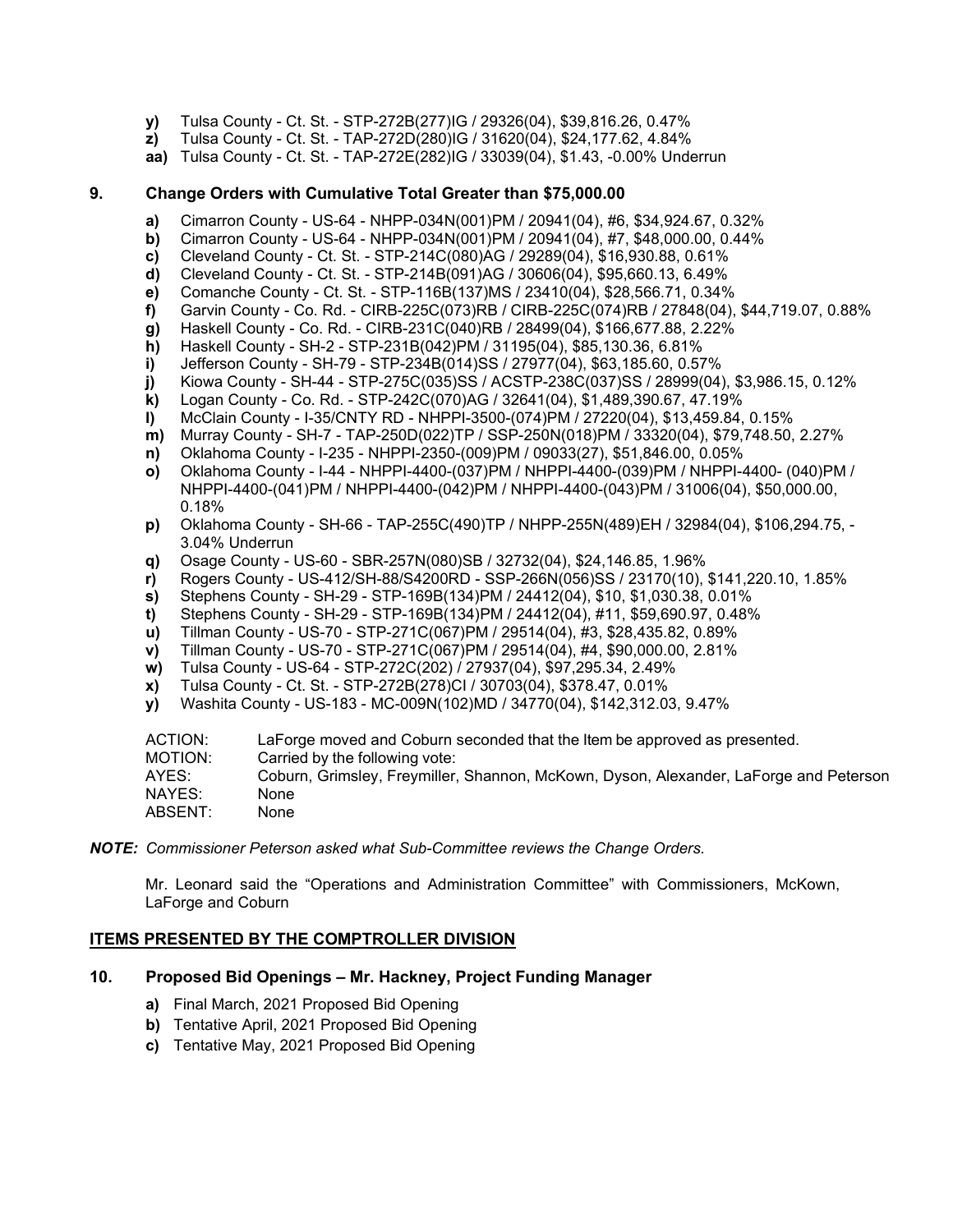ACTION: Dyson moved and Peterson seconded that the Item be approved as presented.<br>MOTION: Carried by the following vote: MOTION: Carried by the following vote:<br>AYES: Coburn. Grimslev. Frevmiller. Coburn, Grimsley, Freymiller, Shannon, McKown, Dyson, Alexander, LaForge and Peterson<br>None NAYES: ABSENT: None

# **ITEMS PRESENTED BY THE DIRECTOR OF FINANCE AND ADMINISTRATION;**

### **11. Damages to State Property – Ms. Hilmes**

- **a)** Mr. Hernandez Cleveland County \$247.40
- **b)** Mr. Pappan Kay County \$695.07

| Freymiller moved and Shannon seconded that the Item be approved as presented.         |
|---------------------------------------------------------------------------------------|
| Carried by the following vote:                                                        |
| Coburn, Grimsley, Freymiller, Shannon, McKown, Dyson, Alexander, LaForge and Peterson |
| None                                                                                  |
| None                                                                                  |
|                                                                                       |

# **ITEM PRESENTED BY LOCAL GOVERNMENT DIVISION ENGINEER – Ms. Williams**

# **12. Request for Final Approval of the County Designation Order for FY-2021**

In accordance with Title 69 O.S. § 636.3 Subsection B) this Designation Order is prepared for use by the County Road Machinery & Equipment Revolving Fund and has been approved by the Department of Transportation County Advisory Board (CAB)

ACTION: LaForge moved and Coburn seconded that the Item be approved as presented.<br>MOTION: Carried by the following vote: MOTION: Carried by the following vote:<br>AYES: Coburn Grimsley Freymiller Coburn, Grimsley, Freymiller, Shannon, McKown, Dyson, Alexander, LaForge and Peterson NAYES: None ABSENT: None

# **ITEM PRESENTED BY THE DIRECTOR – Mr. Gatz**

# **13. Director's Report**

Secretary Gatz reported at the end of 2020 we saw some activity at the federal level with Congress and their approval of the Consolidated Appropriations Act of 2021. That Appropriations Act included the reauthorization of the Federal Transportation Program and will fully fund the Federal Government through September 30, 2021. This bill also included a COVID-19 relief package which provides approximately \$157 million dollars for Oklahoma Transportation. These funds will be used to fund much needed projects statewide. We have had a pretty challenging winter and the Department will have to put more of our resources into managing the snow and ice. This impacts our ability to do our maintenance activities in the spring, we would rather put those dollars into asphalt and taking care of the highway system; but we will be forced to invest more of this in salt and sand, and other activities that go along with managing snow and ice. So, I expect we will try to prop up our Asset Preservation Program a little bit with some of the corona relief dollars. We will also make sure that we go back into the 8 Year Construction Work Plan and find projects that are ready to go there and accelerate those projects forward

Congress also passed the Water Resources Development Act (WRDA) of 2020. This will improve the State's partnership with the US Army Corps of Engineers on waterway projects that. This could result in work on the McClellan-Kerr Arkansas River navigational system which helps Oklahoma move heavy freight. This does not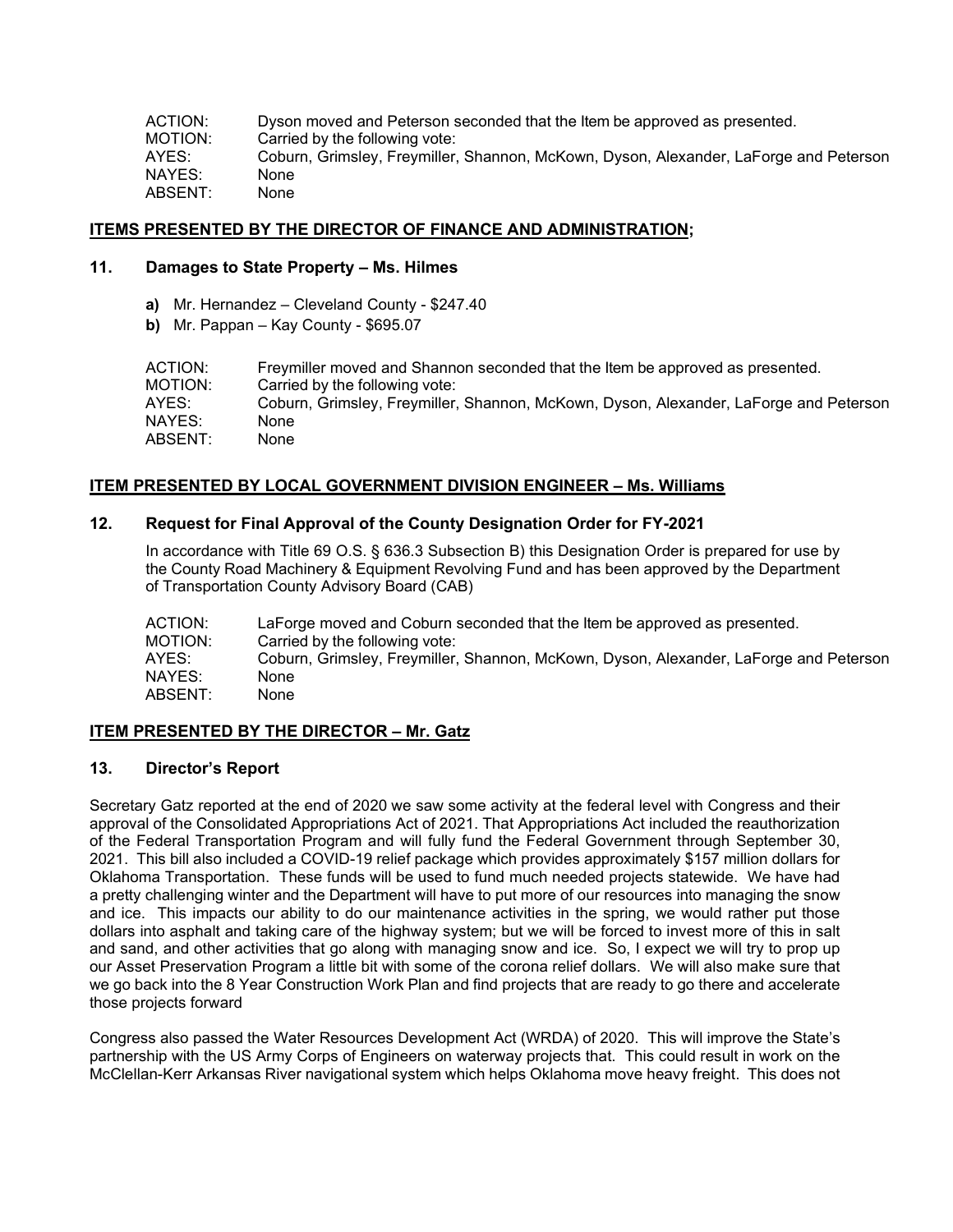provide additional funds, but allows us the flexibility to better compete for funds and be reimbursed for water projects. It also helps the Corps of Engineers here in Oklahoma access assistance to repair and restore commerce on waterways faster after disasters like the 2019 floods that we experienced. So, we are excited about the passage of the WRDA Act and most significantly, the fact that we were able to get a final budget for Federal Fiscal Year 2021.

Also, at the federal level a bill has been signed that creates the Route 66 Centennial Commission Act. This will provide consistency and planning for the entire route in preparation for the centennial celebration of US Route 66's 100<sup>th</sup> Anniversary coming in 2026. We are already actively engaged in planning for the 2026 centennial celebration here in the state; and working closely with Lt. Governor, Matt Pinnell in his efforts to make 2026 special as we recognize the 100<sup>th</sup> anniversary of that facility.

The latest news on the state budget is that while we are not in great shape, but we are better off than originally projected. So far, we are only down 6.6% from last year. We are obviously still being significantly affected by COVID-19, but Oklahoma is continuing to manage our way through challenges very well.

The State Legislature had their Organizational Day; and ODOT will be meeting with the Legislators for appropriation and budget discussions in preparation for the upcoming session that begins February  $1^{st}$ . The Senate Transportation Committee have been appointed along with their Committee Chairs.

Our transportation modernization initiative is ongoing; that includes our activities to really take a hard look at the organization of not just the Department of Transportation, but the Aeronautics Commission and the Turnpike Authority across the Transportation Cabinet. Our consultant, Guidehouse, has been doing a really intensive review of the current state of our operations in all 3 of the cabinet agencies. They are completing that analysis now; we are about to transition into a phase that will yield some recommendations for organizational improvement for the future. We are still on schedule and that activity will continue through the spring into the summer. The Commission will start to see more detail coming from us as we begin to make and implement some of those changes.

### *(Secretary Gatz showed a year end video to summarize the outstanding job and accomplishments ODOT has done during 2020)*

He thanked the Commissioners for their willingness to be a part of Transportation in Oklahoma. He thanked the Department Staff, all of our contractor partners and consulting partners that really have done a great job during the 2020 COVID challenge; and that help us deliver the type of quality transportation system that Oklahomans deserve. He said, 2020 was not without its challenges on many different fronts and we will all remember 2020 as awful. But I will tell you also that it's been nothing short of amazing what the State of Oklahoma, what the Department of Transportation has been able to accomplish during 2020 in some extremely challenging circumstances. So again, congratulations to all that were a part of getting us into 2021; and we look forward to a brighter future!

**Information Only**: No Commission action required.

# **ITEM PRESENTED BY COMMISSION CHAIRMAN**

# **14. Adjournment Motion**

| ACTION: | LaForge moved and Shannon seconded that the Meeting be adjourned.                     |
|---------|---------------------------------------------------------------------------------------|
| MOTION: | Carried by the following vote:                                                        |
| AYES:   | Coburn, Grimsley, Freymiller, Shannon, McKown, Dyson, Alexander, LaForge and Peterson |
| NAYES:  | None                                                                                  |
| ABSENT: | None                                                                                  |

### **Meeting adjourned at 11:39 a.m.**